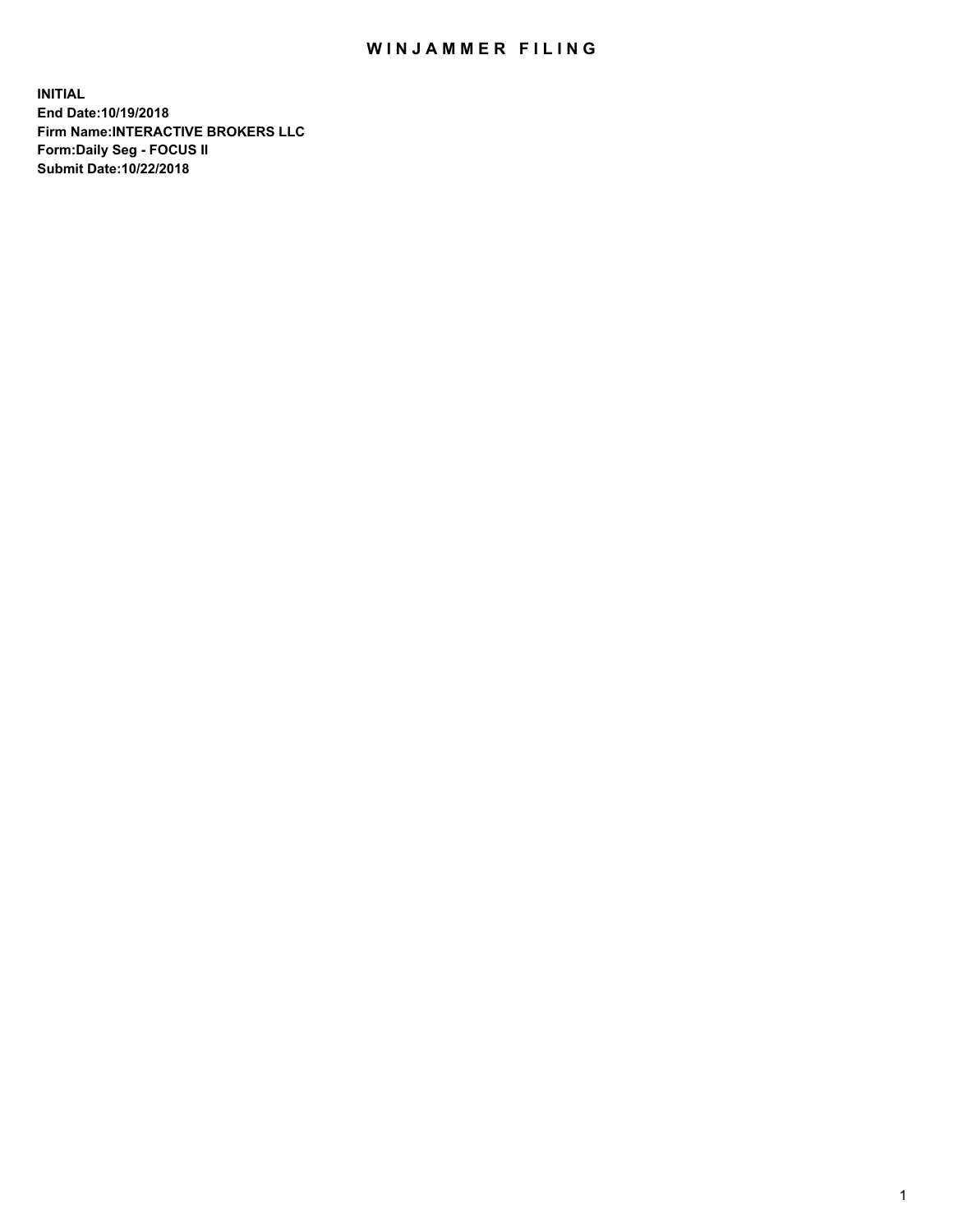**INITIAL End Date:10/19/2018 Firm Name:INTERACTIVE BROKERS LLC Form:Daily Seg - FOCUS II Submit Date:10/22/2018 Daily Segregation - Cover Page**

| Name of Company                                                                                                                                                                                                                                                                                                                | <b>INTERACTIVE BROKERS LLC</b>                                                                  |
|--------------------------------------------------------------------------------------------------------------------------------------------------------------------------------------------------------------------------------------------------------------------------------------------------------------------------------|-------------------------------------------------------------------------------------------------|
| <b>Contact Name</b>                                                                                                                                                                                                                                                                                                            | James Menicucci                                                                                 |
| <b>Contact Phone Number</b>                                                                                                                                                                                                                                                                                                    | 203-618-8085                                                                                    |
| <b>Contact Email Address</b>                                                                                                                                                                                                                                                                                                   | jmenicucci@interactivebrokers.c<br>om                                                           |
| FCM's Customer Segregated Funds Residual Interest Target (choose one):<br>a. Minimum dollar amount: ; or<br>b. Minimum percentage of customer segregated funds required:% ; or<br>c. Dollar amount range between: and; or<br>d. Percentage range of customer segregated funds required between:% and%.                         | $\overline{\mathbf{0}}$<br>$\overline{\mathbf{0}}$<br>155,000,000 245,000,000<br>0 <sub>0</sub> |
| FCM's Customer Secured Amount Funds Residual Interest Target (choose one):<br>a. Minimum dollar amount: ; or<br>b. Minimum percentage of customer secured funds required:%; or<br>c. Dollar amount range between: and; or<br>d. Percentage range of customer secured funds required between:% and%.                            | $\overline{\mathbf{0}}$<br>$\overline{\mathbf{0}}$<br>80,000,000 120,000,000<br>0 <sub>0</sub>  |
| FCM's Cleared Swaps Customer Collateral Residual Interest Target (choose one):<br>a. Minimum dollar amount: ; or<br>b. Minimum percentage of cleared swaps customer collateral required:% ; or<br>c. Dollar amount range between: and; or<br>d. Percentage range of cleared swaps customer collateral required between:% and%. | $\overline{\mathbf{0}}$<br>$\underline{\mathbf{0}}$<br>0 <sub>0</sub><br>0 <sub>0</sub>         |

Attach supporting documents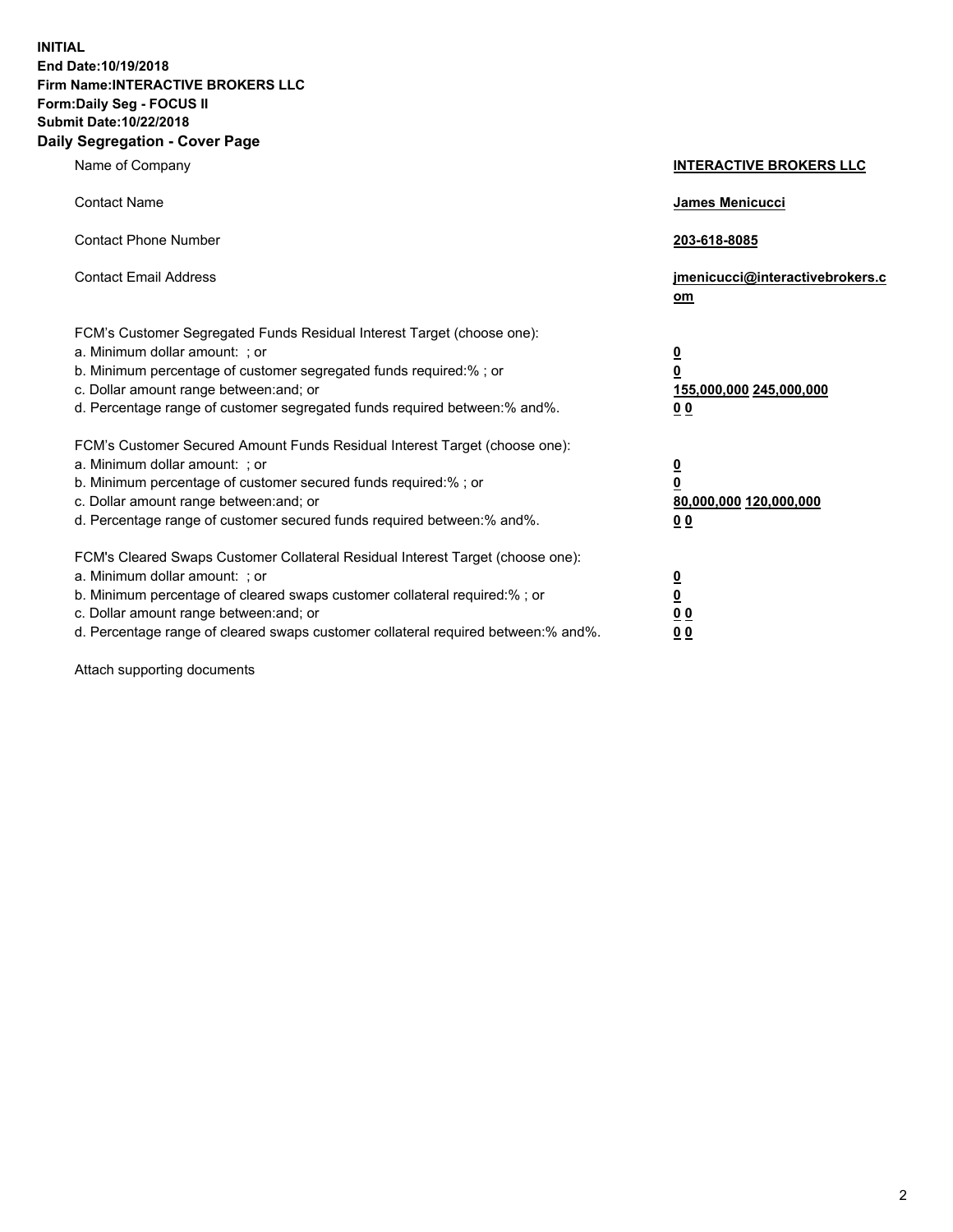## **INITIAL End Date:10/19/2018 Firm Name:INTERACTIVE BROKERS LLC Form:Daily Seg - FOCUS II Submit Date:10/22/2018 Daily Segregation - Secured Amounts**

|     | Daily Segregation - Secured Amounts                                                         |                                   |
|-----|---------------------------------------------------------------------------------------------|-----------------------------------|
|     | Foreign Futures and Foreign Options Secured Amounts                                         |                                   |
|     | Amount required to be set aside pursuant to law, rule or regulation of a foreign            | $0$ [7305]                        |
|     | government or a rule of a self-regulatory organization authorized thereunder                |                                   |
| 1.  | Net ledger balance - Foreign Futures and Foreign Option Trading - All Customers             |                                   |
|     | A. Cash                                                                                     | 479,435,199 [7315]                |
|     | B. Securities (at market)                                                                   | $0$ [7317]                        |
| 2.  | Net unrealized profit (loss) in open futures contracts traded on a foreign board of trade   | 12,376,706 [7325]                 |
| 3.  | Exchange traded options                                                                     |                                   |
|     | a. Market value of open option contracts purchased on a foreign board of trade              | 46,702 [7335]                     |
|     | b. Market value of open contracts granted (sold) on a foreign board of trade                | -36,396 [7337]                    |
| 4.  | Net equity (deficit) (add lines 1.2. and 3.)                                                | 467,068,799 [7345]                |
| 5.  | Account liquidating to a deficit and account with a debit balances - gross amount           | 2,624 [7351]                      |
|     | Less: amount offset by customer owned securities                                            | 0 [7352] 2,624 [7354]             |
| 6.  | Amount required to be set aside as the secured amount - Net Liquidating Equity              | 467,071,423 [7355]                |
|     | Method (add lines 4 and 5)                                                                  |                                   |
| 7.  | Greater of amount required to be set aside pursuant to foreign jurisdiction (above) or line | 467,071,423 [7360]                |
|     | 6.                                                                                          |                                   |
|     | FUNDS DEPOSITED IN SEPARATE REGULATION 30.7 ACCOUNTS                                        |                                   |
| 1.  | Cash in banks                                                                               |                                   |
|     | A. Banks located in the United States                                                       | 83,012,565 [7500]                 |
|     | B. Other banks qualified under Regulation 30.7                                              | 0 [7520] 83,012,565 [7530]        |
| 2.  | Securities                                                                                  |                                   |
|     | A. In safekeeping with banks located in the United States                                   | 397,841,678 [7540]                |
|     | B. In safekeeping with other banks qualified under Regulation 30.7                          | 0 [7560] 397,841,678 [7570]       |
| 3.  | Equities with registered futures commission merchants                                       |                                   |
|     | A. Cash                                                                                     | $0$ [7580]                        |
|     | <b>B.</b> Securities                                                                        | $0$ [7590]                        |
|     | C. Unrealized gain (loss) on open futures contracts                                         | $0$ [7600]                        |
|     | D. Value of long option contracts                                                           | $0$ [7610]                        |
|     | E. Value of short option contracts                                                          | 0 [7615] 0 [7620]                 |
| 4.  | Amounts held by clearing organizations of foreign boards of trade                           |                                   |
|     | A. Cash                                                                                     | $0$ [7640]                        |
|     | <b>B.</b> Securities                                                                        | $0$ [7650]                        |
|     | C. Amount due to (from) clearing organization - daily variation                             | $0$ [7660]                        |
|     | D. Value of long option contracts                                                           | $0$ [7670]                        |
|     | E. Value of short option contracts                                                          | 0 [7675] 0 [7680]                 |
| 5.  | Amounts held by members of foreign boards of trade                                          |                                   |
|     | A. Cash                                                                                     | 108,603,677 [7700]                |
|     | <b>B.</b> Securities                                                                        | $0$ [7710]                        |
|     | C. Unrealized gain (loss) on open futures contracts                                         | -942,972 [7720]                   |
|     | D. Value of long option contracts                                                           | 46,702 [7730]                     |
|     | E. Value of short option contracts                                                          | -36,396 [7735] 107,671,011 [7740] |
| 6.  | Amounts with other depositories designated by a foreign board of trade                      | 0 [7760]                          |
| 7.  | Segregated funds on hand                                                                    | $0$ [7765]                        |
| 8.  | Total funds in separate section 30.7 accounts                                               | 588,525,254 [7770]                |
| 9.  | Excess (deficiency) Set Aside for Secured Amount (subtract line 7 Secured Statement         | 121,453,831 [7380]                |
|     | Page 1 from Line 8)                                                                         |                                   |
| 10. | Management Target Amount for Excess funds in separate section 30.7 accounts                 | 80,000,000 [7780]                 |
| 11. | Excess (deficiency) funds in separate 30.7 accounts over (under) Management Target          | 41,453,831 [7785]                 |
|     |                                                                                             |                                   |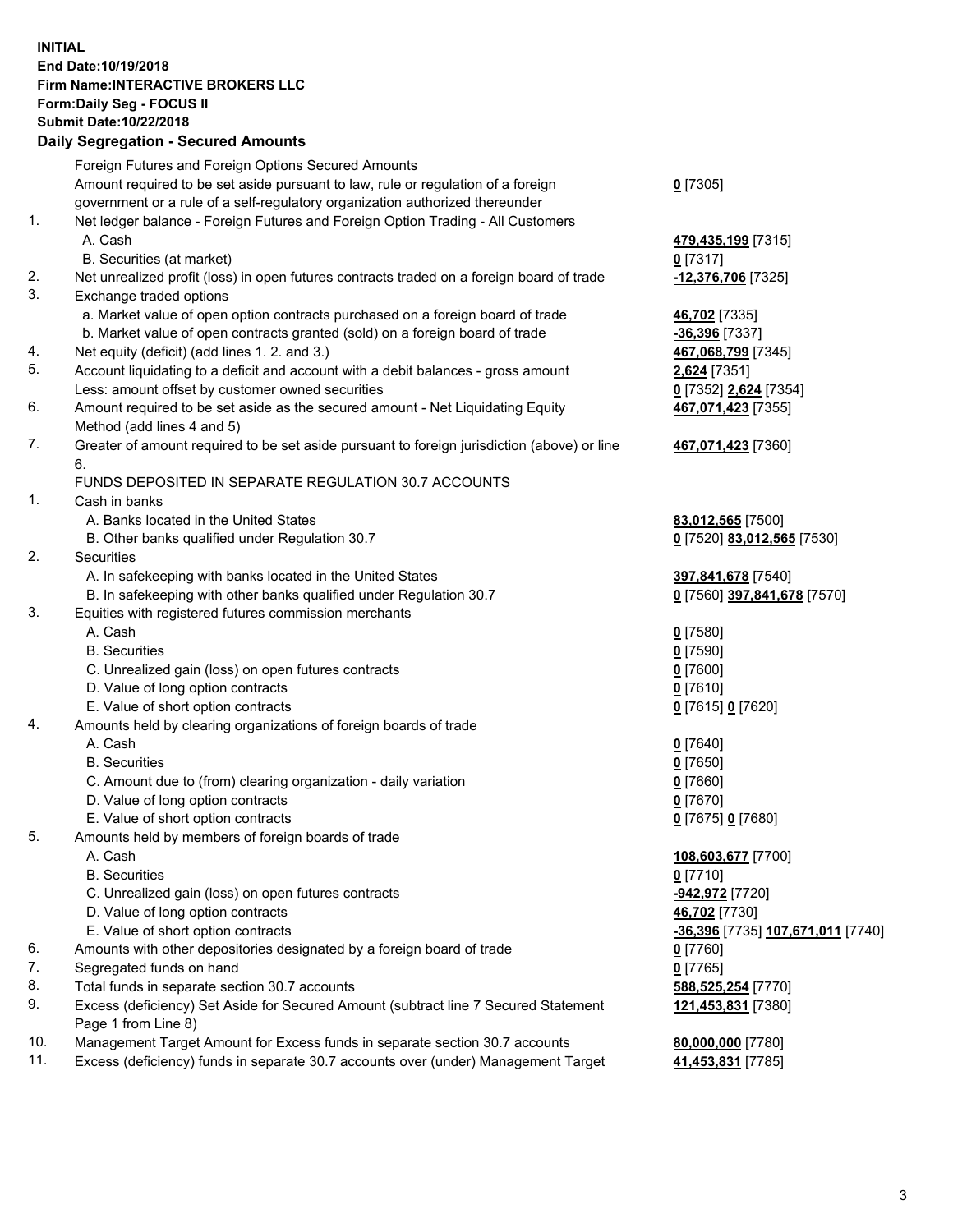**INITIAL End Date:10/19/2018 Firm Name:INTERACTIVE BROKERS LLC Form:Daily Seg - FOCUS II Submit Date:10/22/2018 Daily Segregation - Segregation Statement** SEGREGATION REQUIREMENTS(Section 4d(2) of the CEAct) 1. Net ledger balance A. Cash **4,233,735,590** [7010] B. Securities (at market) **0** [7020] 2. Net unrealized profit (loss) in open futures contracts traded on a contract market **17,104,693** [7030] 3. Exchange traded options A. Add market value of open option contracts purchased on a contract market **458,591,580** [7032] B. Deduct market value of open option contracts granted (sold) on a contract market **-501,328,981** [7033] 4. Net equity (deficit) (add lines 1, 2 and 3) **4,208,102,882** [7040] 5. Accounts liquidating to a deficit and accounts with debit balances - gross amount **164,568** [7045] Less: amount offset by customer securities **0** [7047] **164,568** [7050] 6. Amount required to be segregated (add lines 4 and 5) **4,208,267,450** [7060] FUNDS IN SEGREGATED ACCOUNTS 7. Deposited in segregated funds bank accounts A. Cash **820,013,348** [7070] B. Securities representing investments of customers' funds (at market) **2,273,864,892** [7080] C. Securities held for particular customers or option customers in lieu of cash (at market) **0** [7090] 8. Margins on deposit with derivatives clearing organizations of contract markets A. Cash **2,923,240** [7100] B. Securities representing investments of customers' funds (at market) **1,389,517,191** [7110] C. Securities held for particular customers or option customers in lieu of cash (at market) **0** [7120] 9. Net settlement from (to) derivatives clearing organizations of contract markets **-1,257,733** [7130] 10. Exchange traded options A. Value of open long option contracts **458,527,131** [7132] B. Value of open short option contracts **-501,286,450** [7133] 11. Net equities with other FCMs A. Net liquidating equity **0** [7140] B. Securities representing investments of customers' funds (at market) **0** [7160] C. Securities held for particular customers or option customers in lieu of cash (at market) **0** [7170] 12. Segregated funds on hand **0** [7150] 13. Total amount in segregation (add lines 7 through 12) **4,442,301,619** [7180] 14. Excess (deficiency) funds in segregation (subtract line 6 from line 13) **234,034,169** [7190] 15. Management Target Amount for Excess funds in segregation **155,000,000** [7194] 16. Excess (deficiency) funds in segregation over (under) Management Target Amount **79,034,169** [7198]

Excess